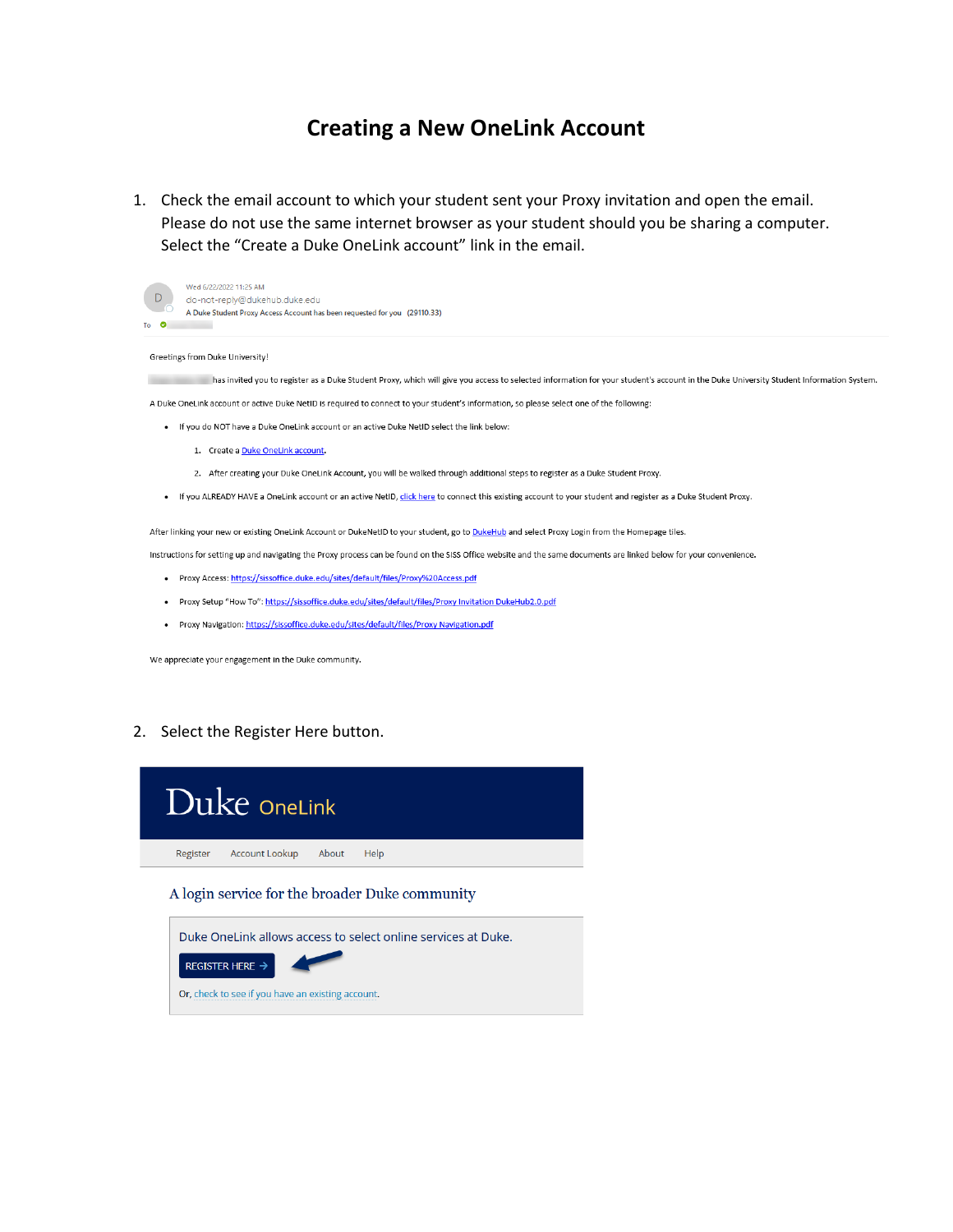3. Complete the form. Select Submit.



4. You will receive this message.



If this is not a good contact for you, please contact the OIT Service Desk to update your record.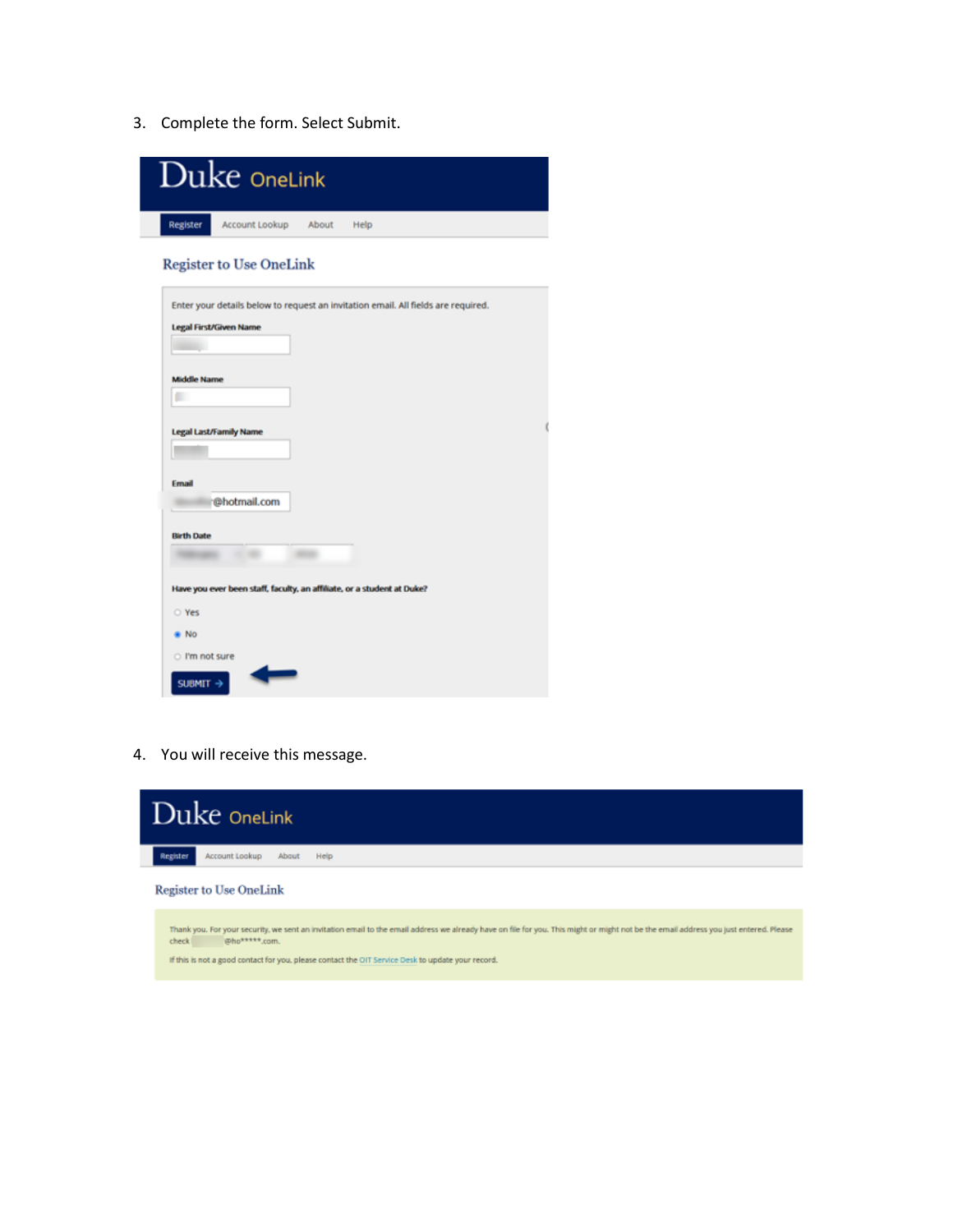5. Log into your email account again and access the "Register for Duke OneLink" email sent to you by the system. Click on the link in the email to register the account.



6. Create a new username OneLink ID. Select the Register with OneLink ID button.

| Helis, Henryl | Register for Duke OneLink                                                                                      |                                                                                          |
|---------------|----------------------------------------------------------------------------------------------------------------|------------------------------------------------------------------------------------------|
|               | Register with an external account:                                                                             | Create a new usemame                                                                     |
| Ŧ             | <b>Register with Facebook</b>                                                                                  | (Onelink ID)<br>All fields are required.                                                 |
| G             | Register with Google                                                                                           | Username (Onesirà (D)                                                                    |
| in.           | Reputer with Unkedin                                                                                           | Parisonni<br>---------------                                                             |
|               | This option allows you to kee in to Duke services with<br>an external account. Duke will only store an account | Finanzial covered interests of was a transport-<br>providences and is a strong password. |
|               | name so we can recognize you in the future.                                                                    | Confirm Password<br>--------------                                                       |
|               |                                                                                                                | Security Question                                                                        |
|               |                                                                                                                |                                                                                          |